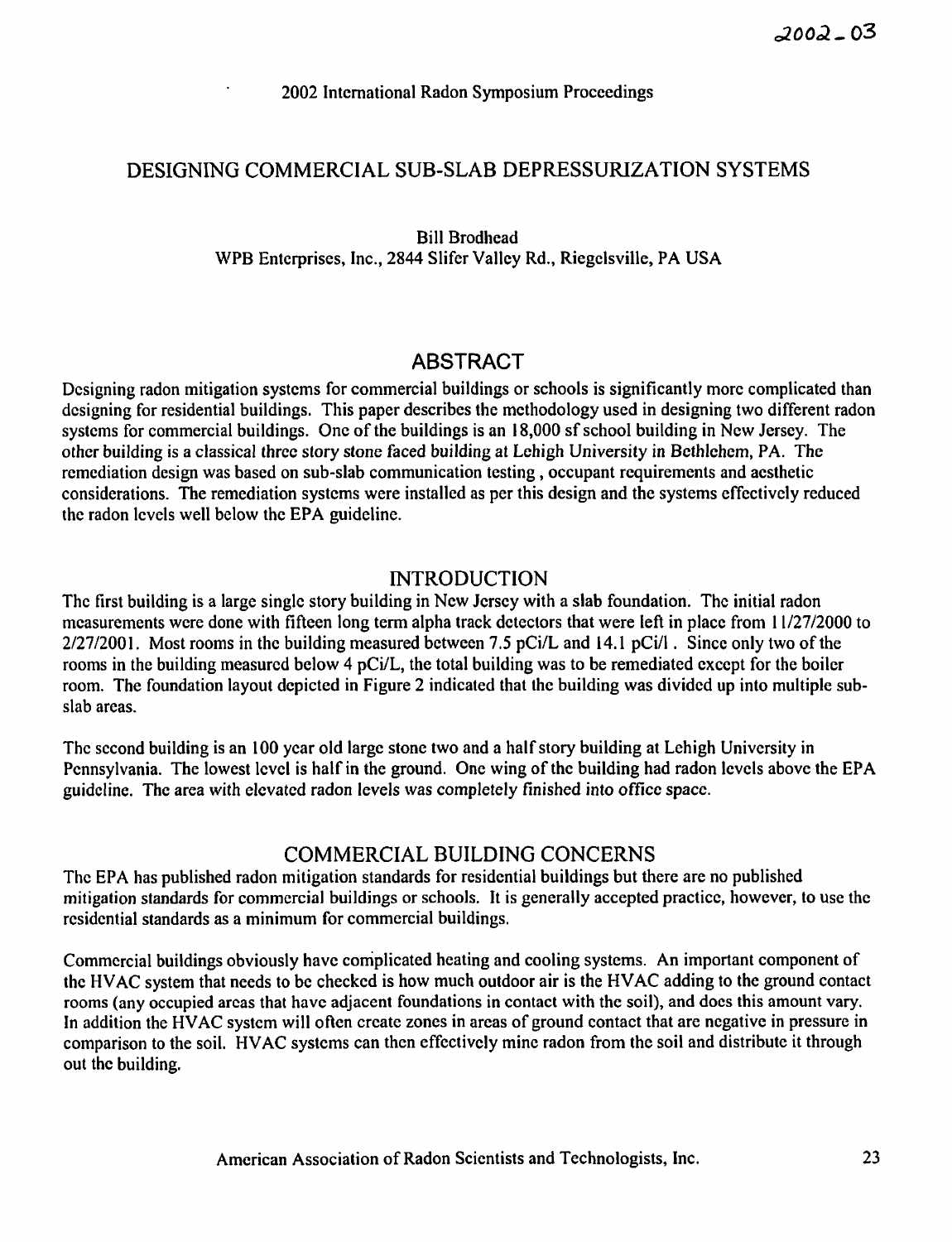Commercial buildings are often built with compacted fill beneath the slab. The interior partitions can be supporting walls that penetrate through the slab. These walls are typically made of block and extend several courses below the slab to a supporting footer. Utility penetrations routed through these sub-slab foundations as well as little if any block wall surface sealing allow easy airflow between the sub-slab and the block walls.

Slabs are typically divided into sections that have an expansion material around the perimeter that allows easy airflow from the sub-slab into the building. These expansion strips are often loosely covered **by** finish materials, such as perimeter base moldings or permanent walls. Although these openings may be small there are typically long lengths of them. One thousand feet of even  $1/32<sup>th</sup>$  of an inch crack is an opening of 375 sq inches or  $17"$  X 22".

#### REMEDIATING LARGE BUILDINGS

Although sealing foundation openings has occasionally been successful for reducing radon levels, it is not considered a permanent or practical solution. The only method that has consistent been successful at remediating radon levels in buildings is changing the pressure of the ground contact room from negative to positive in relationship to the soil beneath the slab. This can be accomplished by either increasing the amount of air entering the ground contact room or by removing air from the soil, also know as sub-slab depressurization. The choice between which method to use is typically determined by economics but other issues need to be considered. Although adding additional outdoor air to an HVAC system may be the less expensive option there are often issues with the HVAC's ability to handle both the added heating and cooling load. There may also be considerations that require rooms in ground contact to be negative in relationship to adjoining rooms to prevent contaminated air transfer. An HVAC adjustment may also be prone to future modifications that nullify its performance. These consideration often make sub-slab depressurization the preferred choice. This is not to imply that the building might require both an HVAC modification and a sub-slab depressurization to be permanently effective.

Both buildings have large boilers that provide hot water heat for the whole building. The New Jersey school had window air conditioners in the office. The classrooms were not air-conditioned. The Lehigh building did have a central air conditioner above the office drop ceiling. Sub-slab depressurization was chosen as the remediation method for both buildings because converting the existing heating system into an air handling system that could pressurize the building would have been too costly and prone to tampering.

### METHODS: SUB-SLAB COMMUNICATION TESTING

Sub-slab communication testing is a method that tries to emulate a finished sub-slab depressurization system in order to determine the number of suction holes that may be needed and the performance requirements of the radon fan and piping to be used. It is accomplished **by** first picking out locations that would be practical spots for sub-slab suction piping. A 0.75 to 1.5 inch hole is then drilled through the concrete floor with a rotary hammer drill. The risk of damaging sub-slab utility piping needs to be considered before doing any slab drilling. You can minimize the risk of hitting sub-slab utilities by studying all building mechanical plans, logically try to deduce where utilities might be located from visible slab utility penetrations, consulting with anyone who might have knowledge of utility pipe locations, and using metal sensing equipment such as floor/wall metal scanners or grounding relay boxes.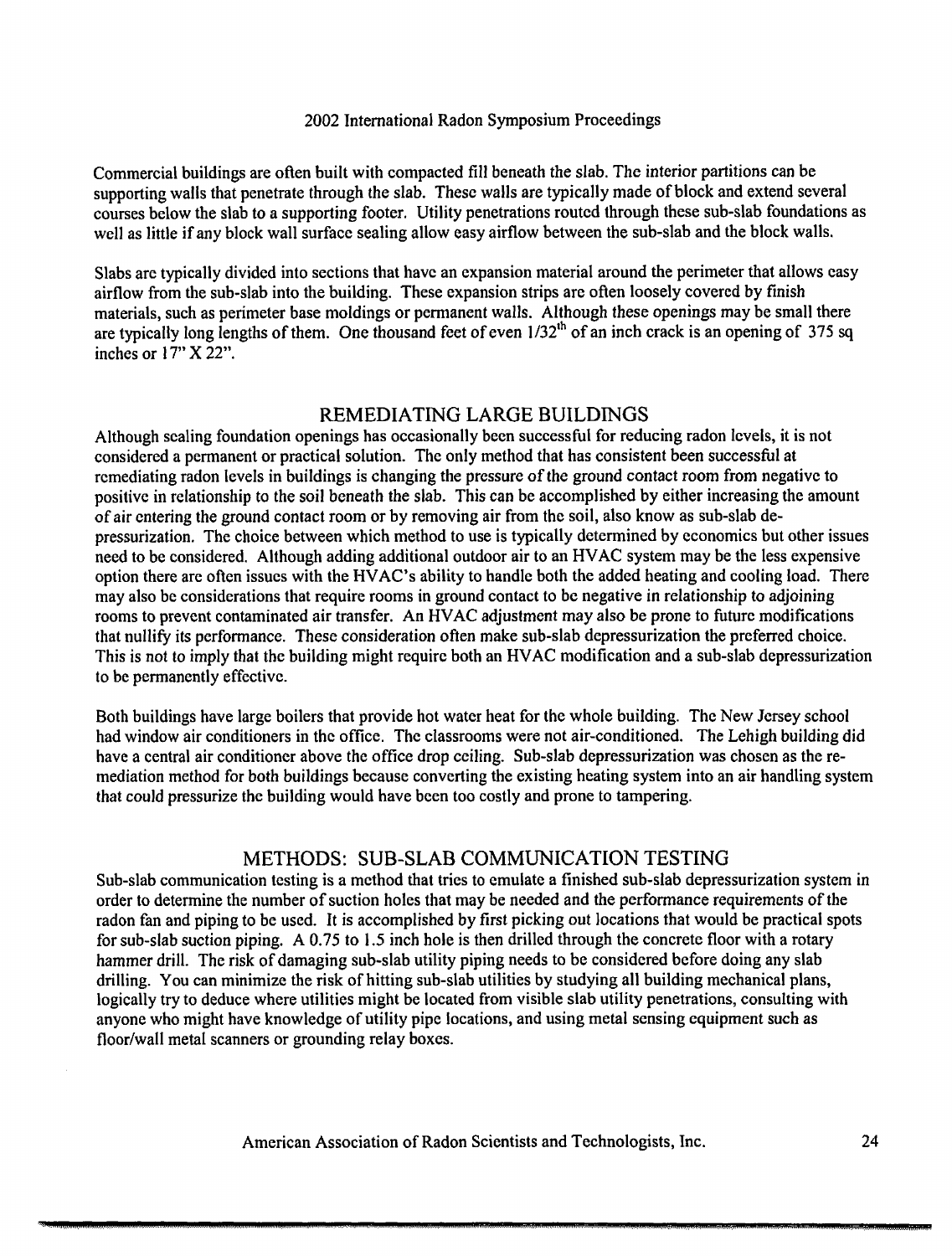A standard shop vacuum is used to draw air out of this small suction hole. At varying distances from the shop vacuum suction a smaller test hole, typically **318"** in size, is drilled through the slab. A digital micromonomctcr is used to measure the pressure change between the sub-slab and the room with the vacuum off and then on. The digital micro-monomcter has to measure changes as small as 0.001 inch of water column or even down to 0.1 pascals (one pascal is equal to 0.004 inches of water column ). Any change in building or soil pressure other than the shop vacuum can make interpreting the results difficult or impossible. Building pressure changes can be easily induced by air handler operation or the more common problem of outdoor wind. Wind pressurizing or depressurizing the soil can be especially problematic if the building is on a slope. Wind induced building pressures are related to the size and location of openings into the building. In the case of this building, the Multi-purpose room had large garage doors opening to the outside. These doors needed to be left closed during the test to reduce wind effect.

When the pressure difference across the slab is first measured, before the vacuum is started, it is often indicating a sub-slab positive reading. This is an indication of the buildings negative condition in relationship to the soil and the tightness of the slab. The tighter the slab, the closer the slab differential will be to the differential across the building shell. If the slab has openings and the sub-slab is porous then there may be little if any pressure difference across the slab before the vacuum is turned on. The communication test does not need to indicate a pressure reversal to indicate sub-slab communication but rather any change in pressure induced by the vacuum. This is why an instrument needs to be used rather than a chemical smoke tracer. In addition, the instrument displays actual pressure changes. **318** inch holes are drilled in the slab at varying distances from the suction point to map out the pressure field extension. Refer to Figure 1 and Figure **3** for the results of the communication tests done at both buildings. The Lehigh building was very finished and only a minimal number of test holes were installed.

A communication test in addition to determining how far pressurc field extension can be measured from the suction hole can also be used to determine the appropriate radon fan and system pipe sizing. A shop vacuum, however, produces static pressure from 60 to 80 inches of water column at zero flow. If there is no resistance to air flow below the slab a shop vacuum can move from 100 to 125 cfm through a **1"** to 1.5" hole through the slab. Radon fans typically have a maximum suction of 1.5 to 4.0 inches of water column. To better determine what sub-slab pressure the vacuum is creating in the soil, a measurement of the differential pressure across the slab is made **12** to **18** inches from the suction hole. This is approximately the size of the final suction pit excavation and the true performance of the shop vacuum at that airflow.

The unknown factor is how much will the pressure field extension improve when all visible slab leaks are sealed. Sealing can have a dramatic impact on the system performance. In most cases the communication test will typically under predict the final performance.

The communication test done in both buildings indicated that there was a high flow situation with limited subslab pressure field extension. It was assumed that a major portion of the high air flow was due to the perimeter expansion joint at the Lehigh building and the openings in the interior block walls that went through the slab of the NJ school. It was anticipated that after the expansion joints were sealed at the NJ school, the system pcrformance would be improved. The fact that there was significant air flow out of the shop vacuum and some pressure field extension over large distances at both buildings indicated that there was most likely aggregate under the slab.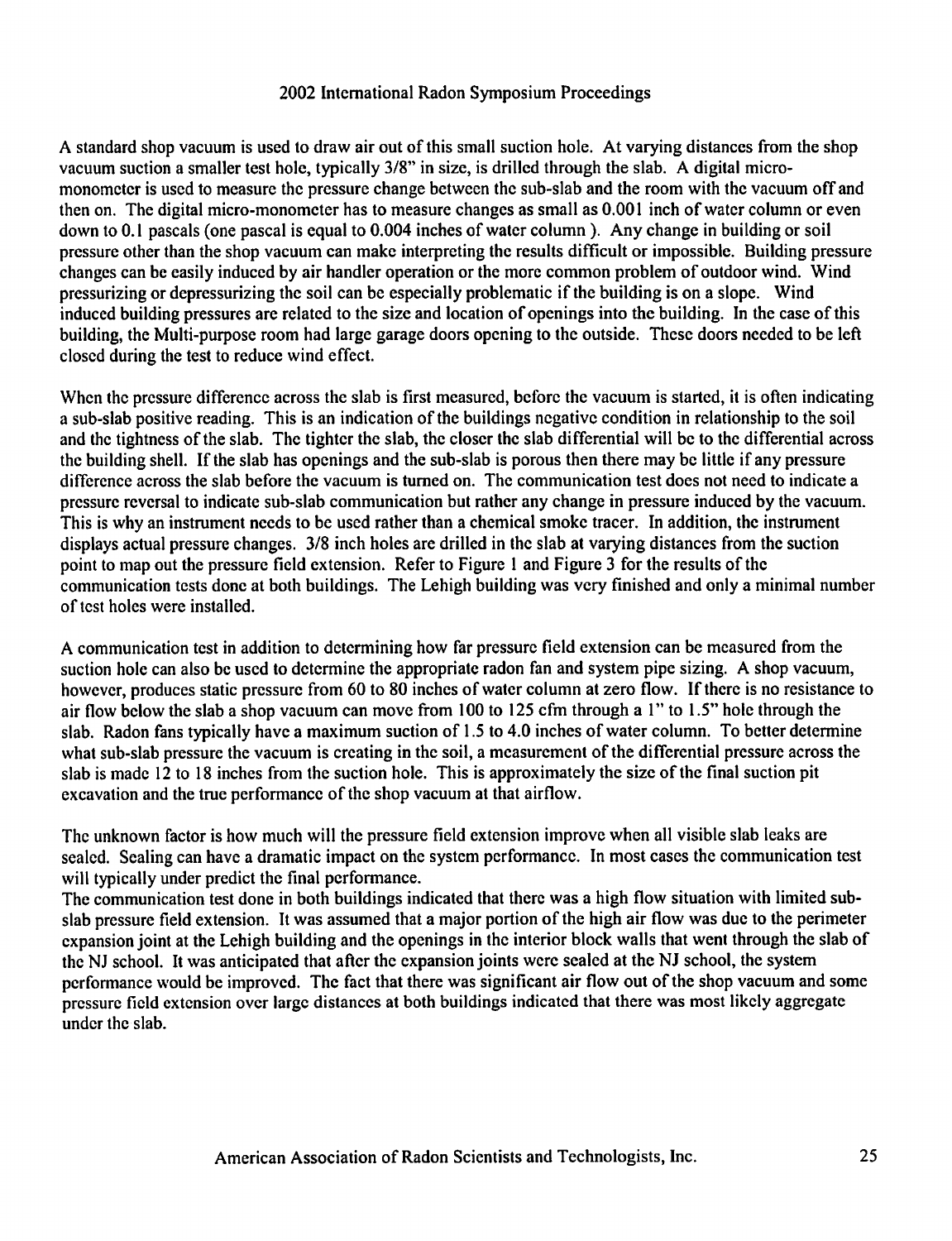Although initial communication testing at the Lehigh building indicated some communication at the far test holes, the high airflow with no opportunity to do any sealing dictated that multiple suction holes would be necessary.

## SYSTEM PIPING DESIGN

At the New Jersey school the communication testing revealed that it was necessary to have suction points on both sides of the interior block wall since sub-slab communication across the wall was very limited. The size of the building, amount of sub-slab leakage and building construction dictated twelve suction points and five separate fans be used rather than larger piping and fans in order to consolidate systems. See Figure 2. (Brodhead, Messing 1997) (Brodhead, Saum 1996)

Two fans were used to depressurize the sub-slab of the multi-purpose room and the adjoining classrooms. The East and West walls of the multi-purpose room offered convenient locations to route the trunk. Splitting the system into two fans also allowed use of four inch pvc piping which made piping installation simpler. Each of these two systems had four or five suction points so high flow Radon Away RP265 fans were chosen. These fans can move about 200 cfm at 1" of static pressure and use about 120 watts. The other three fan locations were single suction points and consequently required less capacity fans. In this case RadonAway RP260 fans were specified. These fans move 100 cfm at 1" of static pressure at a minimal 65 watts of power. The contractor, however, decided to standardize with the larger RP265 fan for all five locations. The final slab differential pressure readings indicate that the fans originally specified would have been more than adequate.

At the Lehigh building it was not possible to route piping so that multiple suction holes could be installedusing a single fan. The initial system was designed instead with multiple fans. Each fan would draw on a single suction hole. This also minimized the piping that would need to be routed inside. The initial phase called for two fans each drawing on a single suction hole. The third fan and suction hole would be installed if further testing indicated it was needed.

The Lehigh building is a classical design with ornate copper gutters running up the side of the building. The initial design called for using copper downspout that was fabricated to match the ornate copper downspout used on the building. There was however a large compressor about 20 feet from the building. It was decided that the radon piping would be routed below grade to this compressor where the radon fan would be installed at grade and the exhausted routed ten feet in the air. Special brackets were constructed to support the fan and the exhaust.

It is especially critical that the piping for the radon system between the exhaust point and the first suction hole be sloped towards the suction hole for drainage because of the condensation that collects in the pipes from condensing saturated soil gas whenever portions of the pipe are below the soil temperature. This is especially important when routing radon under ground. The piping has to be carefully planned and installed so that it drains back to the first suction hole and does not accumulate in the radon pipe. An inch or two out of level in combination with a high air flow can seriously restrict the final air flow through the system.

The following table defines the minimum slope per foot of run at different airflows as measured by the radon fan manufacturer RadonAway.

Table 2 Minimum slope per foot of run for varying pipe size and **CFM**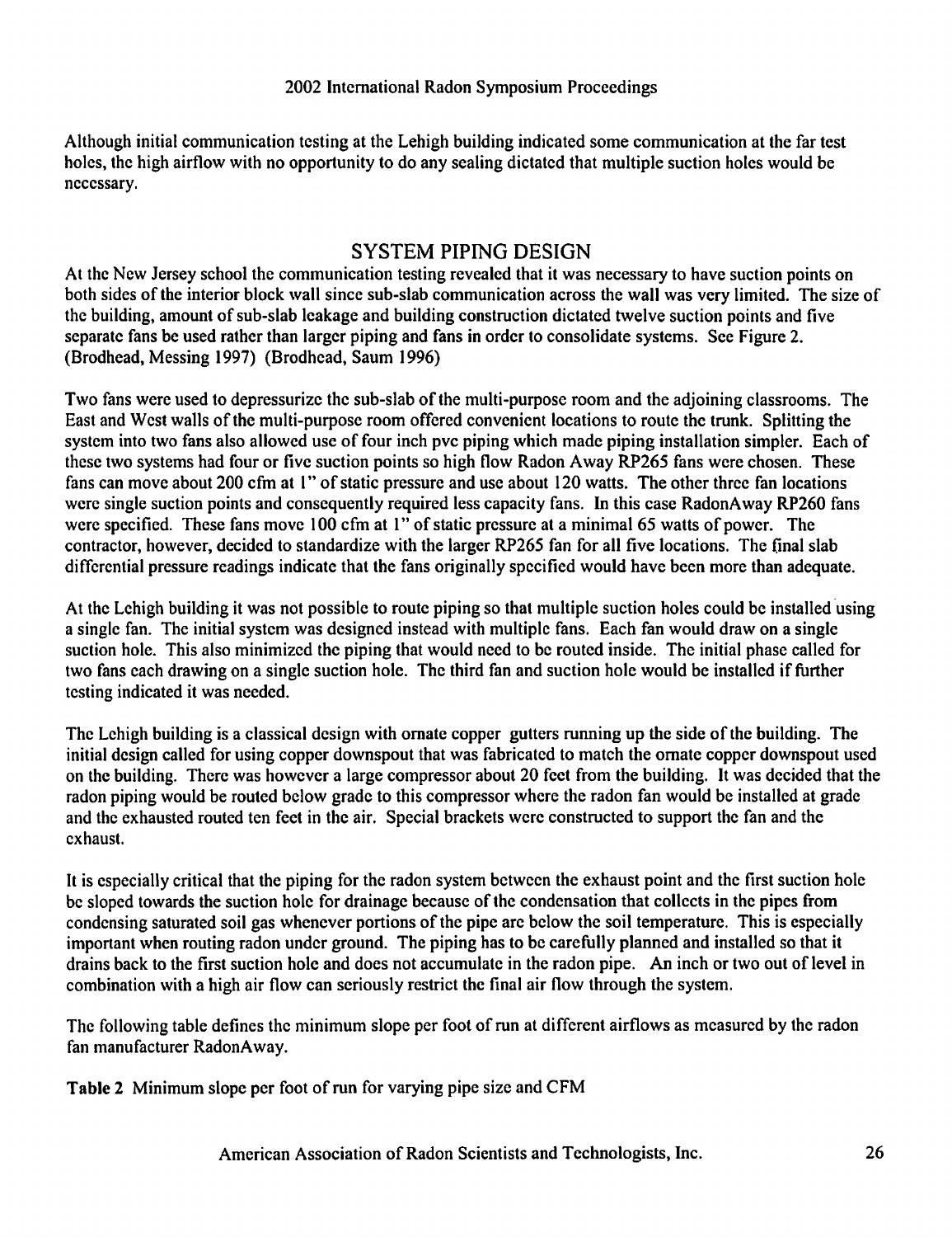| <b>Pipe Diameter</b> | $\sim$ $\sim$<br>cfm | cfm<br>50           | 100cfm |
|----------------------|----------------------|---------------------|--------|
| 499                  | 10<br>110            | $14$ "              | 3/8"   |
| ግ ነን                 | $14$ <sup>199</sup>  | <b>2/0"</b><br>ە بر |        |

Let's assume an inch of water has accumulated in two different systems. In one system with 4" piping, the water has reduced the piping size to 3" and the airflow is at 60 cfm. The pressure drop increases by a factor of 4. In another system, with 3" piping that is reduce to 2", the airflow of 40 cfm is actually creating almost twice the pressure drop of the 4" piping even though the airflow is 30% less. The numbers in the table below were obtained from ASHRAE's table of friction loss from airflow in round pipes.

Table 3 Pressure drop in 10 feet of pipe at varying airflows and pipe sizes

| Pipe size  | Airflow         | Pressure drop in 10<br>feet of pipe |
|------------|-----------------|-------------------------------------|
| A"         | $60 \text{ cm}$ | 0.025"                              |
| 7"         | $60$ cfm        | 0.100"                              |
| 7"         | 40 cfm          | 0.05"                               |
| <b>n</b> , | 40 cfm          | በ 37"                               |

A coring company was hired to cut 5" wide holes through the 24" stone wall at the Lehigh Building. After spending a whole day with two diamond coring machines and destroying one diamond bit, the coring company was only able to cut one of the holes through the foundation. Testing of the one excavated suction pit with a spare radon fan indicated that a single suction hole was getting flow reversal under the whole floor. The second suction hole was cemented shut and the radon pipe to this suction hole was capped outside building, below grade.

# FINAL SYSTEM VACUUM READINGS & RADON LEVELS

After all the sealing at the NJ school was completed and all fans operating, a final measurement of the building to sub-slab differential pressure was made and recorded. These records need to be available to anyone hired to check the system performance. Note that the final readings for both systems are significantly better than the communication testing. See Figure 1, 3, and 4. This is due to the sealing at the NJ school, the installation of large suction pits and the use of high capacity fans and adequate pipe size.

The final radon levels were again measured in the same locations as the initial readings and were all below 1 pCi/L, well below the EPA action level guideline. This information along with the excellent pressure field reversal assures all parties that the radon levels should continue to be well below the guideline. The EPA recommends that mitigated residential housing be tested every two years however for schools that have been remediated they recommend testing every year.

# CONCLUSION AND IMPLICATIONS

Designing radon mitigation systems for large commercial buildings or schools requires more extensive considerations than residential buildings. Commercial mitigation system design requires: knowledge of a buildings HVAC operation and foundation components, knowing the limited ability to seal openings especially

American Association of Radon Scientists and Technologists, Inc. 27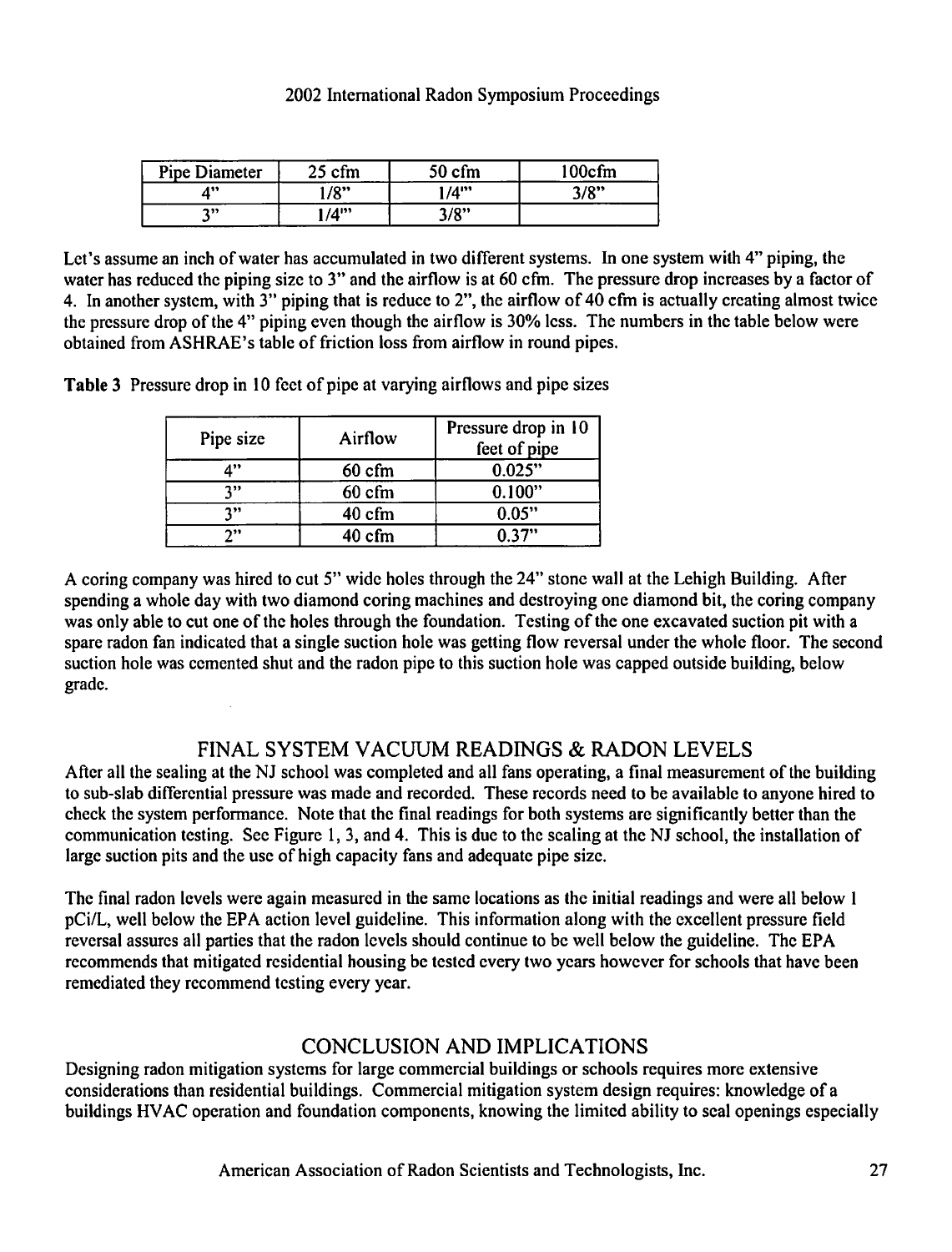into block walls or in finished rooms, the ability to make differential pressure measurements and interpret results, and the ability to size fan and piping based on sub-slab communication testing, pressure drop tables and anticipated airflows.

#### **REFERENCES**

Brodhead B, and Messing M. 1997, Radon Fan Performance, *Proceedings of the 1997 International Radon Symposium,* 111-3, Cincinnati, *OH* USA Brodhead, B, and Saum D. 1996, Airflow Pressure Drop in Typical Radon Piping, *Proceedings of the 1996 International Radon Symposium,* **111-7,** Orlando, *FL* USA

 $\ddot{\phantom{1}}$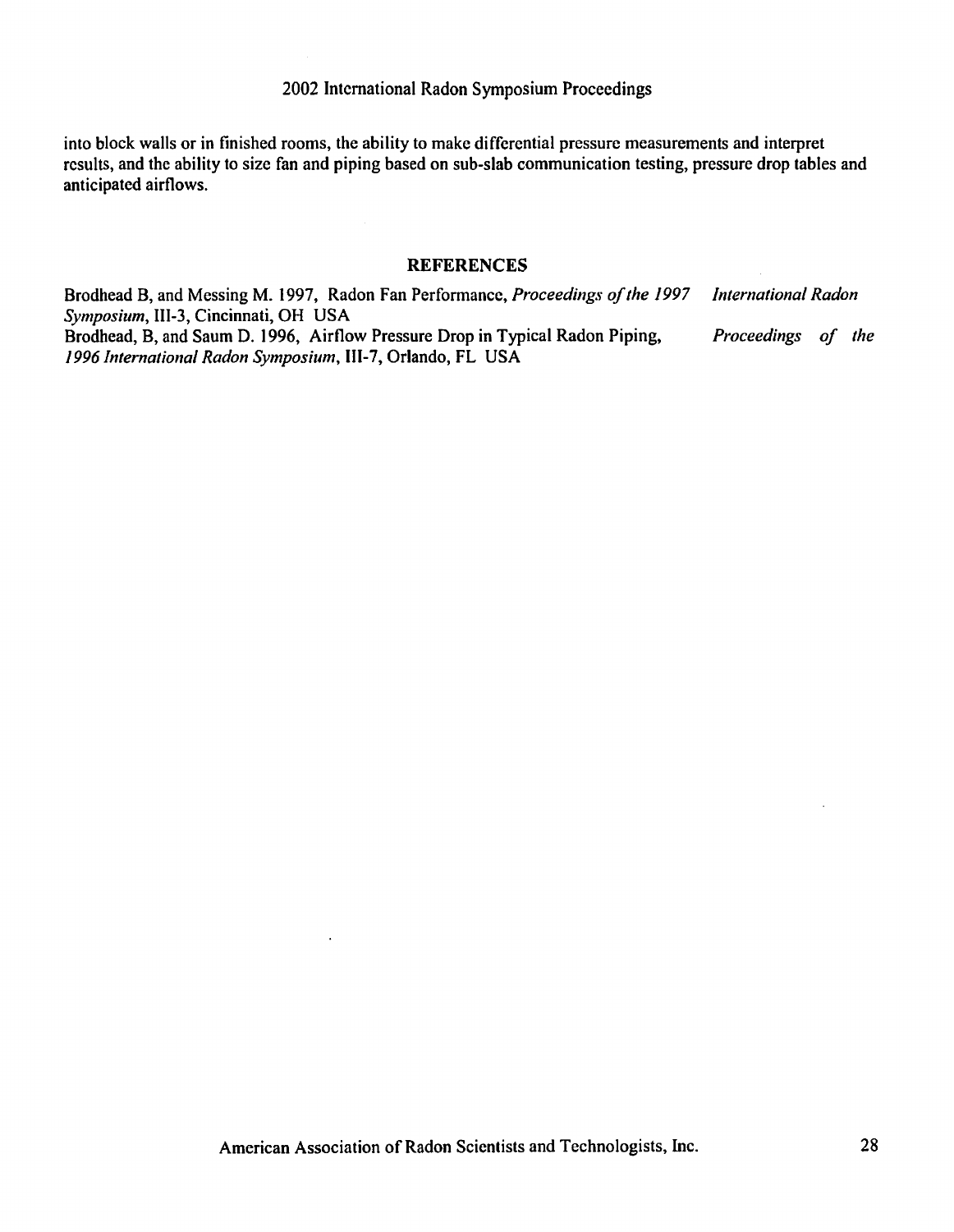



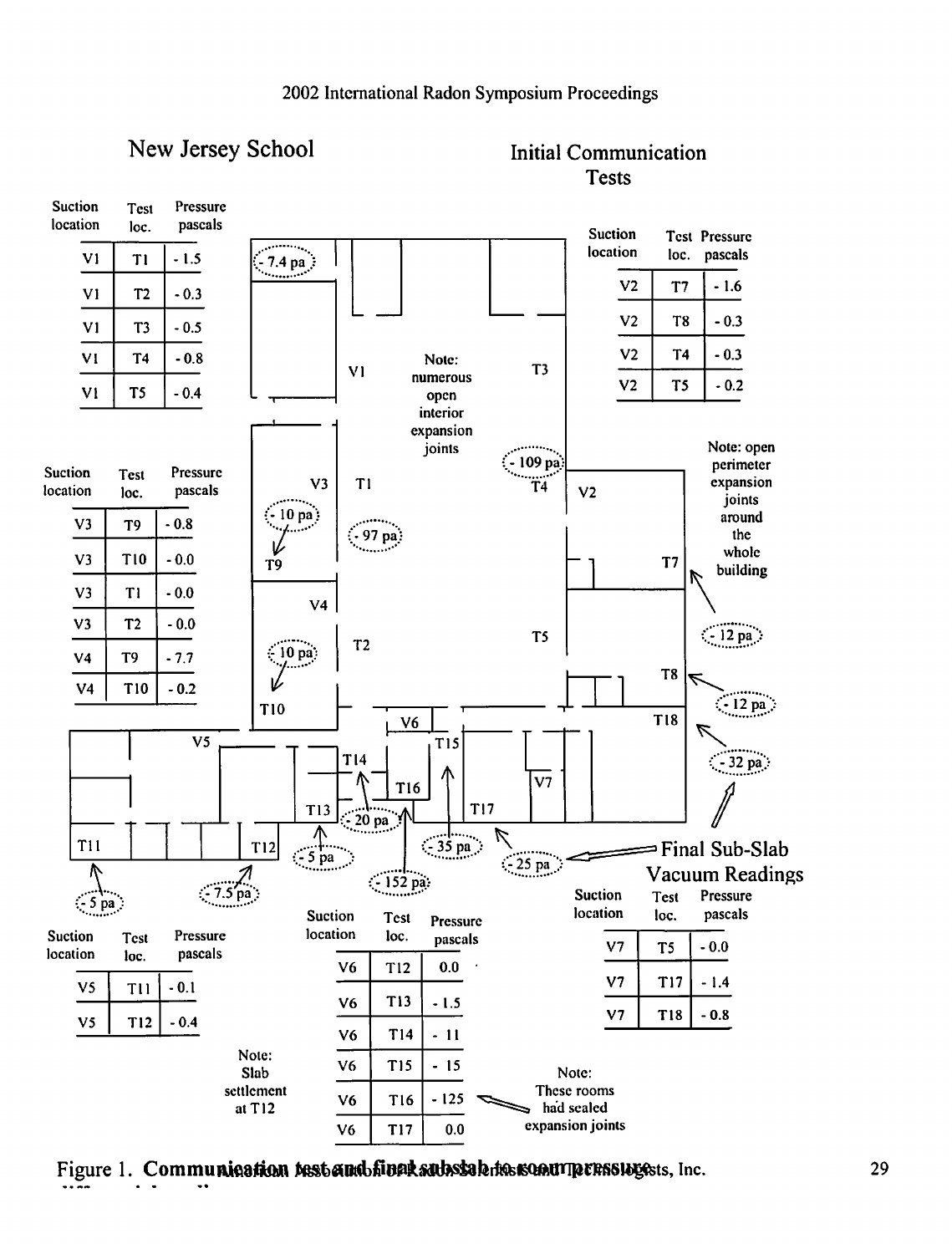

## **Figure 2. Foundation plan showing sub-slab divisions and final radon remediation piping and fan locations. Total interior perimeter and visible**

American Association of Radon Scientists and Technologists, Inc.